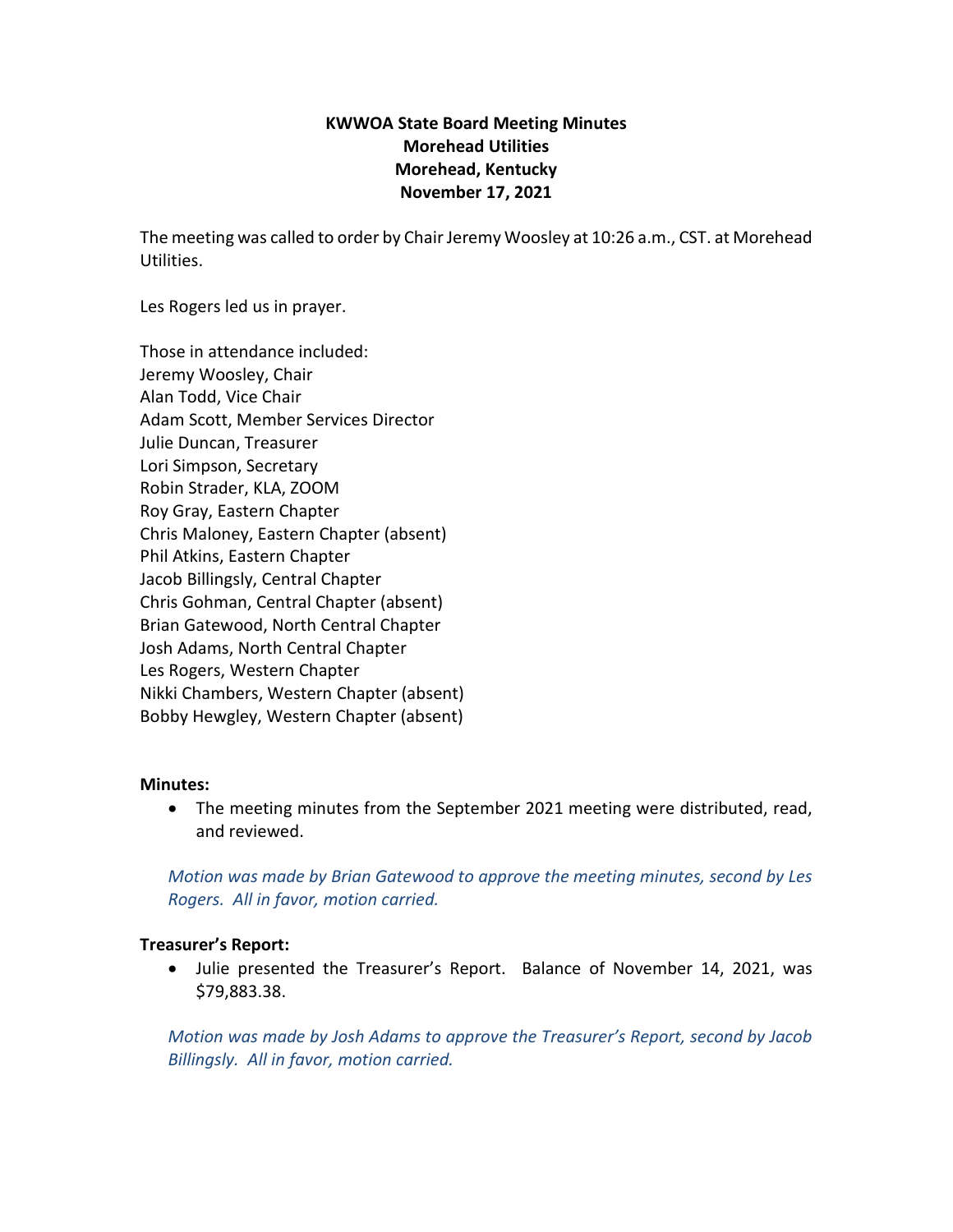*Motion was made by Les Rogers to approve the Proposed Budget, second by Phil Atkins. All in favor, motion carried.*

# *Motion was made by Alan Todd to approve the Copier lease (\$74.16 cost per month to include all service parts/supplies), second by Les Rogers. All in favor, motion carried.*

- Adam and Julie will continue to evaluate Quickbooks. Julie is finding Quickbooks to be higher in cost and why spend \$ to change website.
	- o Quickbooks Monthly rate \$20/month

Card/Swiped 1.6% plus \$.30 Card/Keyed 3.3% plus \$.30 Bank Transfer/ACH \$3.00 Check Transactions \$3.00

### **Member Services Report:**

- Decal discussed
- Adam has stopped by six utilities to introduce KWWOA and connect with people in their chapters.
- Creating a list of every utility/members.
- Conference mailers going to utilities along with membership renewals with discounts.
- Membership cards are available.
- Discussed addition membership types.

*Motion was made by Les Rogers to create an Administrative Personnel Membership; members that do not require CEUs, \$30.00 fee until 2/28 and \$40.00 fee after 2/28, second by Brian Gatewood. All in favor, motion carried.*

- Conference EXCEL, Ben's prices have increased, but we will use them in 2022.
- Sunday night Wascon/KEG at Convention Center
- Monday night Music Hall of Fame then Ax Throwing provided by Suez and BL Anderson.
- Plant Tour on Tuesday
- Newsletter Articles due by December 15.

# **Old Business:**

# **Chapter Updates**

- North Central Josh introduced Carl Groce,
	- o 2022 Training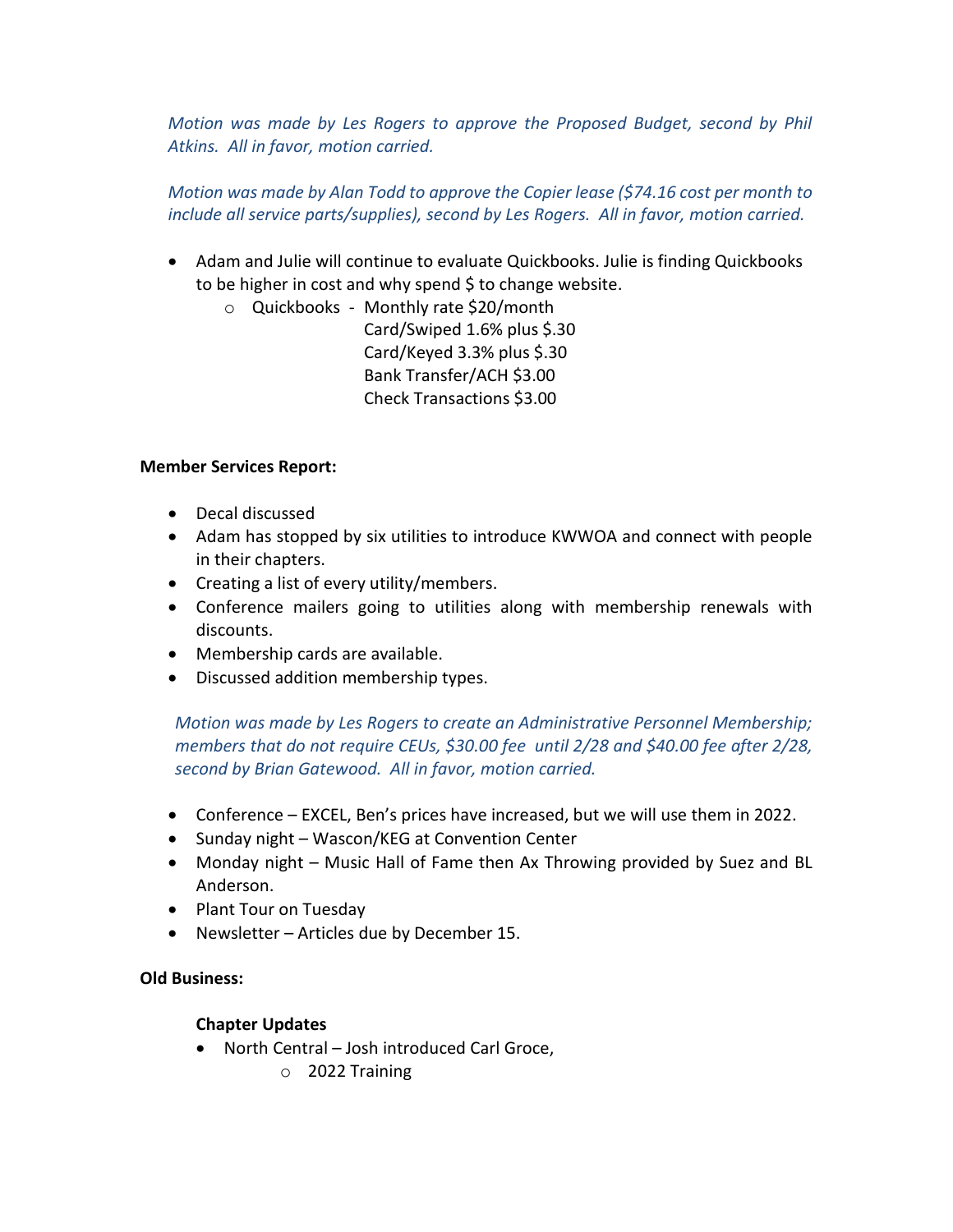Berea 1/18, Frankfort 3/30, Member Celebration July TBA at Country Boy Brewing, and Georgetown 10/19

- o Discussed Confined Space will only be offered as an entry class with a Fire Department that has an approved squad ready. Frankfort Fire will be notified.
- Central
	- o 2022 Training

Trenching/Shoring 5/19, Somerset/Burnside 9/20 – 21, Motor Controls 10/13, Christmas Dinner 12/1.

- Eastern
	- o Chapter updates Katie Avera VP, Phil Atkins Water Rep, and Roy Gray Secretary.
	- o Please send training dates to Adam. March TBA, May TBA London, November TBA November.
- Western
	- o Darran will send training spreadsheet to Adam.
	- o Kentucky Dam October 10 12.
- One month prior to training please make sure the information is sent to Adam.

*Motion was made by Phil Atkins to make the KLA Coordinator a voting member of the KWWOA Board, second by Katie Avera. All in favor, motion carried.*

### **Website 2021**

- Updated December 1.
- Adam's brother in law will update the map on the website.
- Adam asked everyone to get on the website and see if an additional changes need to be made.

### **New Business:**

### **Conference 2022**

- Owensboro, May 15 18
- Adam will create a form letter to all Bourbon Distilleries and incorporate water and wastewater process.
- Vendor sponsor bourbon tasting booth.
- Will ask Master Distillers to be keynote speaker.
- Spatulas and bottle openers have been orders.

### **Committee Reports**